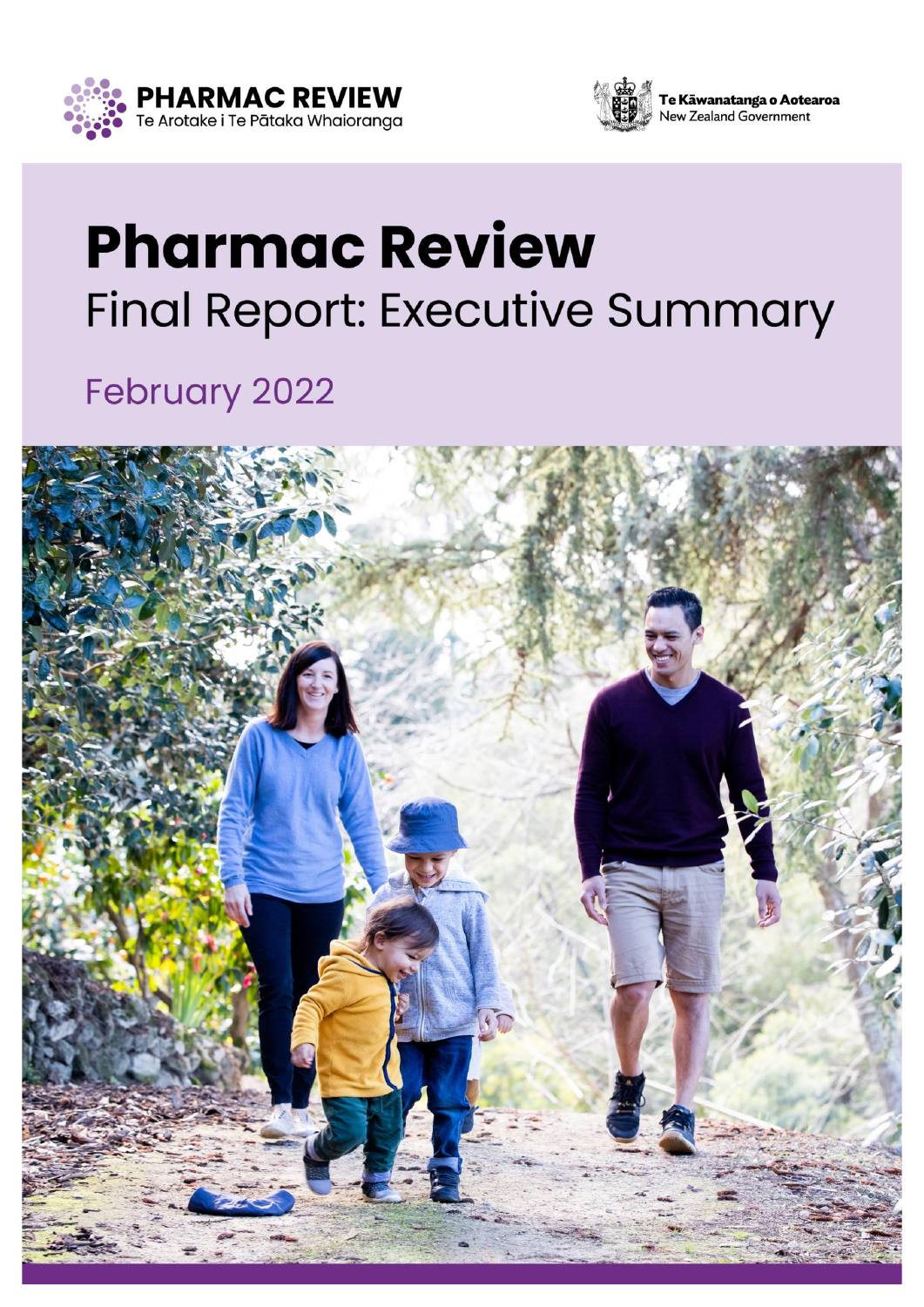### *E kore e taea e te whenu kotahi ki te raranga i te whāriki kia mōhio tātou ki ā tatou. Mā te mahi tahi ō ngā whenu, mā te mahi tahi ō ngā kairaranga, ka oti tēnei whariki*

#### **Standing alone, a strand of flax cannot achieve but woven together is strong and enduring. Collective efforts often result in more meaningful and sustainable outcomes.**

Each thread of our enquiry led us to the view that a more coordinated approach was needed, with Pharmac working in a more integrated way with the health sector. This whakataukī also reflects the coming together of the panel to provide what we hope is a report that will lead to meaningful change.

**Acknowledgements:** The Pharmac Review Panel (Chair Sue Chetwin, Professor Sue Crengle, Associate Professor Tristram Ingham, Frank McLaughlin, Heather Simpson, Leanne Te Karu) is grateful to the feedback received from stakeholders throughout its work. Many of these views are captured in our interim report, published in November 2021. Since finalising our interim report, we have also received further feedback from patient groups, Māori scholars, clinicians, advocates, and Pasifika clinicians, which has been invaluable. We are also grateful to Ministry of Health officials, the Human Rights Commissioner, Disability Commissioner, Children's Commissioner, Te Aho o Te Kahu, the Health Transition Unit, Treasury officials, specialist medical committees within Pharmac, in particular the pharmacology and therapeutic advisory committee heads, the Māori Advisory Rōpū, the consumer advisory committee and of course Pharmac itself, all who have contributed analysis and insights to the review.

Citation: Pharmac Review Panel. 2022. *Pharmac Review: Final report: Executive summary*. Wellington: Ministry of Health.

Published in May 2022 by the Ministry of Health PO Box 5013, Wellington 6140, New Zealand

ISBN 978-1-99-110045-0 (print) ISBN 978-1-99-110046-7 (online) HP 8173



This document is available at **[health.govt.nz](http://www.health.govt.nz/)**



This work is licensed under the Creative Commons Attribution 4.0 International licence. In essence, you are free to: share ie, copy and redistribute the material in any medium or format; adapt ie, remix, transform and build upon the material. You must give appropriate credit, provide a link to the licence and indicate if changes were made.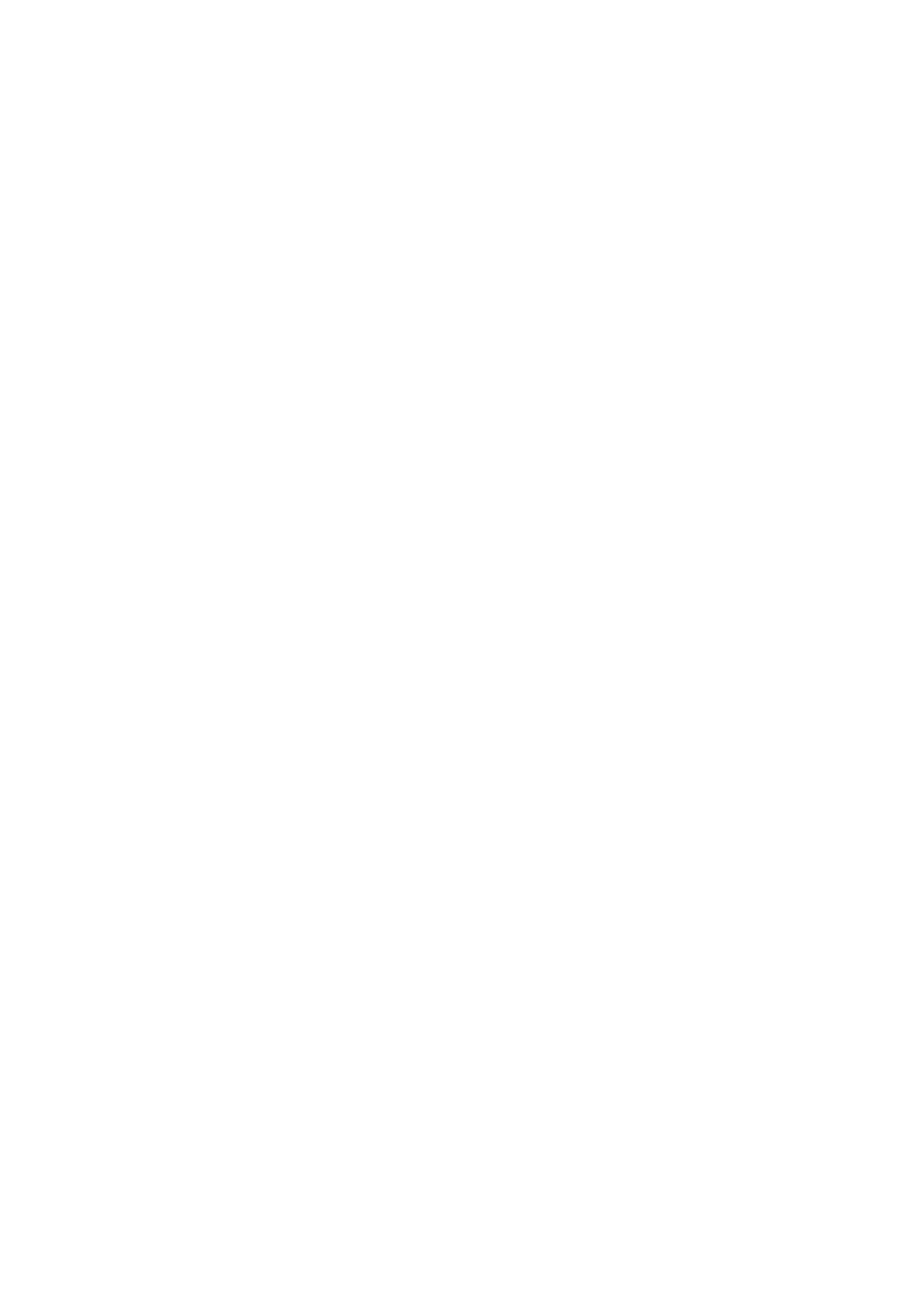## **Contents**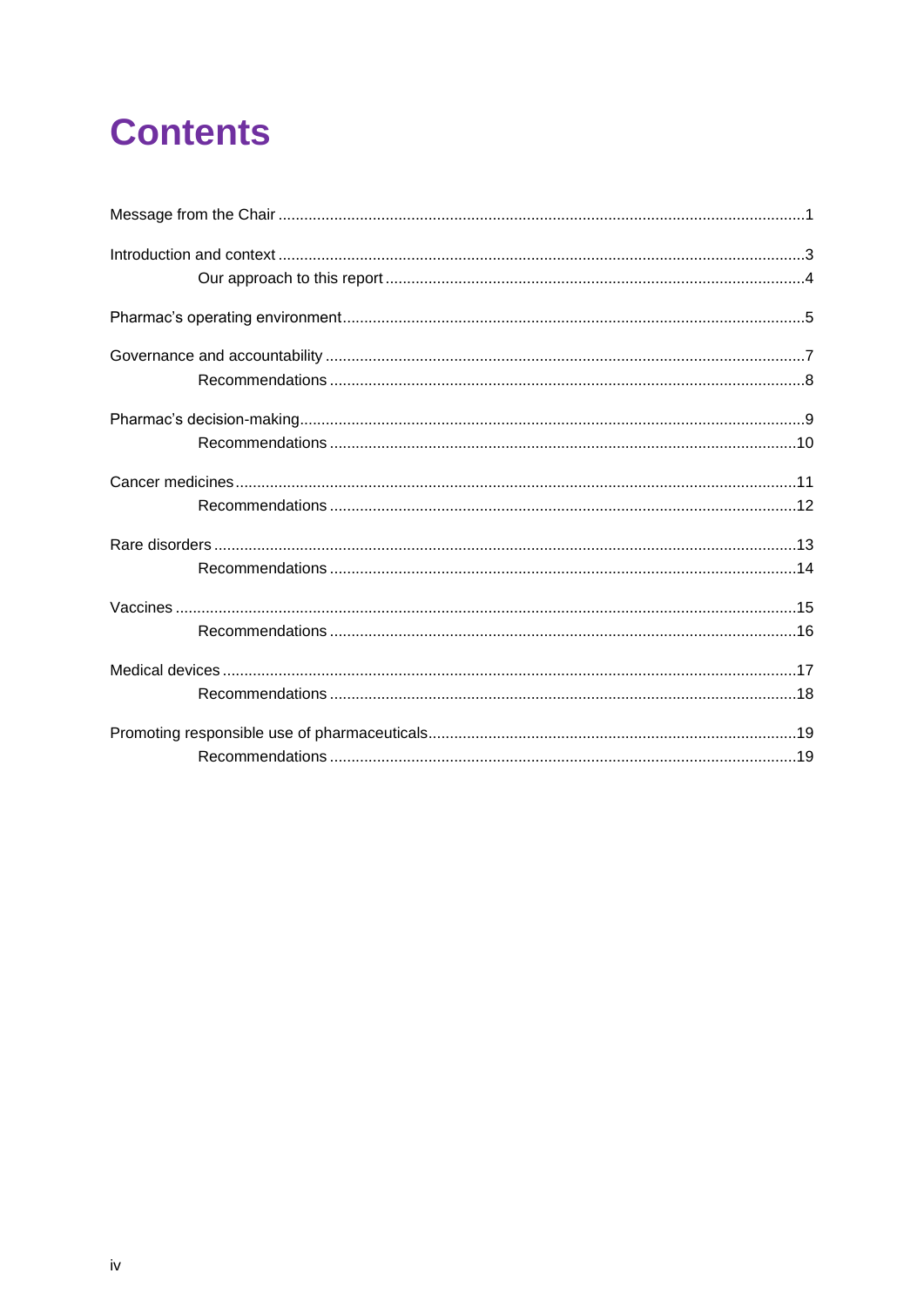### <span id="page-4-0"></span>**Message from the Chair**

It was the stoicism of the young woman who, along with her companion colostomy bag, had dragged herself out of bed to attend a meeting with me as head of the Pharmac review, that simply took my breath away. She was speaking on behalf of Crohn's disease sufferers. She had no bowel left to speak of. Her prognosis, too bleak to mention.

Every country wrestles with the challenge of funding an ever-increasing array of new and expensive medicines. For 27 years in Aotearoa New Zealand that task has fallen to Pharmac, and with it the responsibility for managing the hugely sensitive trade-offs involved in securing pharmaceuticals for our hospitals, primary healthcare and ultimately consumers like this Crohn's sufferer.

It has been my privilege to lead the first review of how well Pharmac meets its objective of achieving the best health outcomes for all New Zealanders, within a capped budget. It comes at a time when the entire health and disability system is going through the biggest reform in decades. The review has been mindful that its recommendations must support and enable Pharmac to become more closely knitted into this new integrated health system.

Our terms of reference essentially asked us to consider Pharmac's systems and processes and assess whether they achieve equitable health outcomes for all New Zealanders, but in particular for Māori, Pasifika, disabled people, and other priority populations. All our discussions, observations and recommendations have been considered from an equity perspective.

We've spent many hours examining the engine room of Pharmac – the decision-making processes it uses for prioritising which medicines to fund. Some of our recommendations, resulting from that analysis, will make hard reading, particularly those about improving equity outcomes. The review notes deficiencies in the nature of the decision-making process (from the board down) and the quality of the decisions that came out of it. The result has been inequitable outcomes for Māori, Pasifika, disabled people and other priority populations. Essentially our recommendations call for better oversight, better processes and more voices to be heard in deciding which medicines will be funded and for whom. However, we do note that while processes at Pharmac need improvement, their development has to be seen against a backdrop of an entire health system that has failed to properly honour te Tiriti o Waitangi principles. The reform of the health and disability system is designed to redress this, and our recommendations are in keeping with the proposed Pae Ora (Healthy Futures) legislation.

There is still a lot of which Pharmac can be proud. Its immensely skilled staff work in an agency that is unique, in that it combines medical assessment with procurement and budget management. Tens of thousands of New Zealanders benefit every day when they pick up their medicines or receive them in hospitals – mostly unaware of the work Pharmac does. And it would be fair to say that over the years Pharmac has been seen in some respects as like the 'little engine that could'. It has been given the complex task of applying the model it uses to drive sharp prices for pharmaceuticals and using the savings to fund more, as well as procuring medical devices and, latterly, vaccines. Neither of these new responsibilities, as we explain, sits well with Pharmac.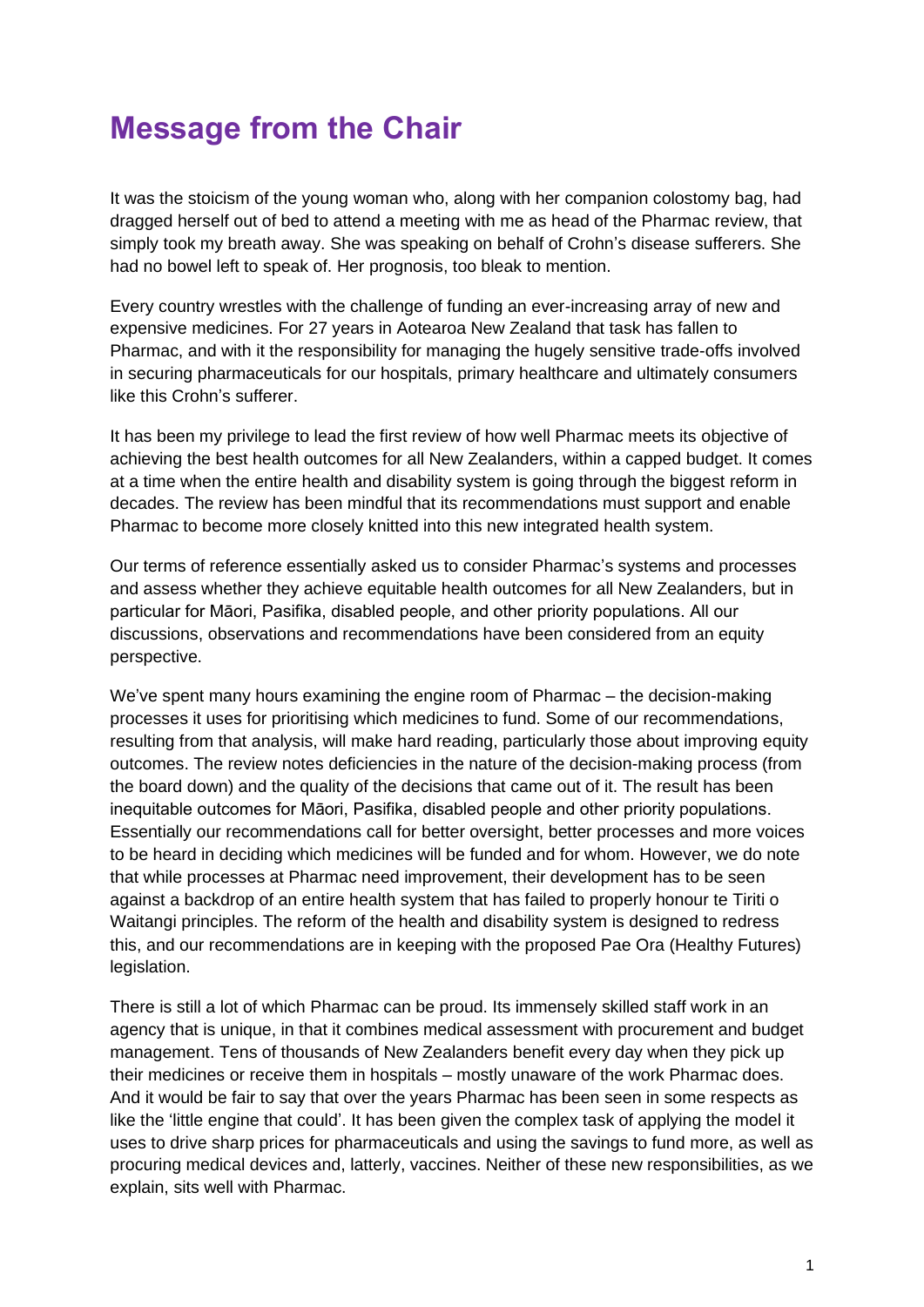It also operates in an environment where international pharmaceutical companies insist on confidential deals, involving complicated rebate and discount schemes, all designed to ensure countries and jurisdictions pay top dollar and cannot compare prices paid.

Our interim report assembled much of what the review heard from patients, advocates, clinicians, industry lobbyists, pharmaceutical companies, Māori and Pasifika health providers and Pharmac itself.

Access to medicines is just one part of what determines a 'healthy outcome'. Some of our recommendations call for this new integrated system to work collaboratively to help provide better health outcomes for priority groups such as those with rare disorders. Pharmac must be part of that collaboration. It will need to work more openly for this to happen well.

The review panel has met frequently since it was formed in March last year. Covid-19 has presented challenges, but it has not stopped us from going about our work. Along with the groups mentioned above, we have met officials in the Ministry, the Human Rights Commissioner, Disability Commissioner, Children's Commissioner, Te Aho o Te Kahu, the Health Transition Unit, Treasury officials, specialist medical committees within Pharmac, in particular the Pharmacology and Therapeutic Advisory Committee heads, the Māori Advisory Rōpū, the Consumer Advisory Committee and of course Pharmac itself. In our interim report we noted the difficulty of extracting information from Pharmac. I am pleased to say we reached agreement to receive most of the data needed to complete our analysis. And I thank Pharmac for making its staff available to answer our many questions.

Coming from a consumer and journalist background but with little knowledge of the health system may have been a blessing because I brought fresh eyes. What I can say is that without the support, commitment, and specialist knowledge of each of the panellists (Sue Crengle, Tristram Ingham, Frank McLaughlin, Heather Simpson and Leanne Te Karu) we could not have completed such a thorough review. In addition, there has been the extraordinary dedication of our secretariat, in particular head of secretariat Sarah Davies, and our tireless consultants Sapere Research Group and Gabrielle Baker.

My parting thought is for the young woman who shared her story with me. In recognising that not all medicines can be publicly funded, I hope this report and our recommendations make a difference.

I commend the review and its recommendations to the Minister.

89 Chen

Sue Chetwin CNZM **Chair**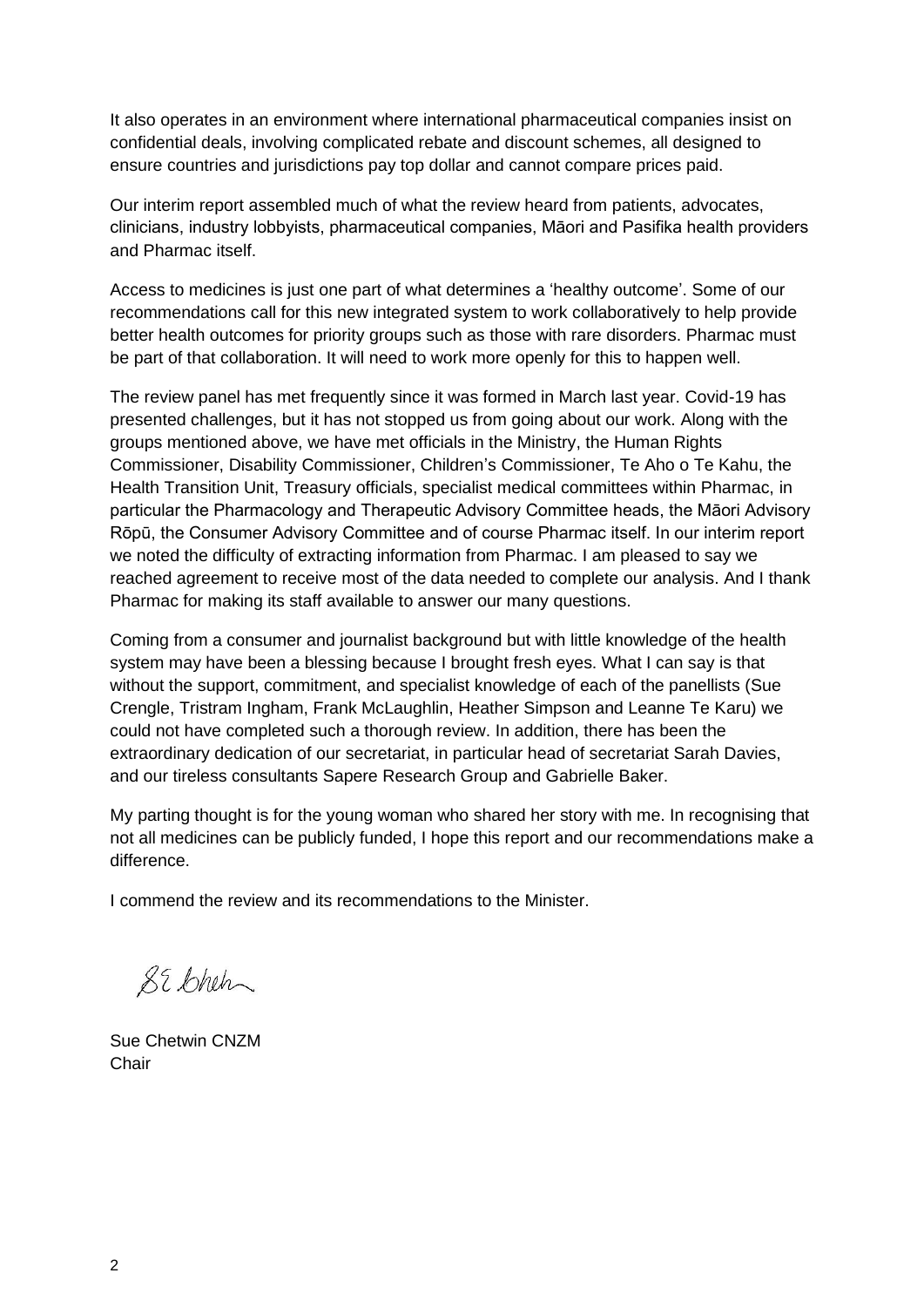### <span id="page-6-0"></span>**Introduction and context**

For Pharmac to be effective and deliver its core objectives, it needs to be far more integrated into the health system. This will require more substantial commitments and effective actions both by Pharmac and by the key health agencies it must work with, to ensure a more joinedup, effective and equitable health system. Evaluating and funding pharmaceuticals and the management of their supply are critically important, and these activities must be informed by the new health system frameworks and the priorities they establish.

The review recommends some current roles undertaken by Pharmac would be better advanced by other agencies, namely what goes on to the vaccination schedule, cataloguing and contracting of medical devices, and holding the leadership role in promoting responsible use of pharmaceuticals. The health system is changing, and the review has identified other lead agencies that are better placed to advance these functions. This would also free up Pharmac to focus more closely on its core role as a centre of excellence in respect of the assessment and evaluation, and purchase of, pharmaceuticals. We also suggest Pharmac takes on an enhanced role relating to the sustainable supply of pharmaceuticals.

Pharmac operates in a challenging space where staff consider highly technical material and make recommendations that have far-reaching impacts. Investment in medicines in a publicly funded health system is highly contested by those who manufacture the medicines and those who need them, which means Pharmac is often criticised.

Savings have historically been a dominant focus for Pharmac. Global practices favour confidentiality and pricing strategies such as rebates, volume discounts and bundling.

The review believes claims about the quantum of savings should be treated cautiously but that a fixed-budget, centralised agency, with expertise in pharmaceutical evaluation and commercial negotiation, has assisted, and will continue to assist, the New Zealand public health system.

In this final report we focus on:

- what changes are required to Pharmac's objectives, functions, governance and accountability arrangements to better enable the best health outcomes for New Zealand and enhance public trust and confidence in the functions Pharmac undertakes
- Pharmac's pharmaceutical investment decision-making processes and in particular how equity is considered. These processes underpin Pharmac's core function to maintain and manage the pharmaceutical schedule and ultimately are crucial to Pharmac achieving its legislative best health outcomes objective
- Pharmac's other functions, including how it promotes the responsible use of medicines, its expanding role contracting medical devices, its decision-making and purchasing role for vaccines, and what role it currently plays in supporting security of pharmaceutical supply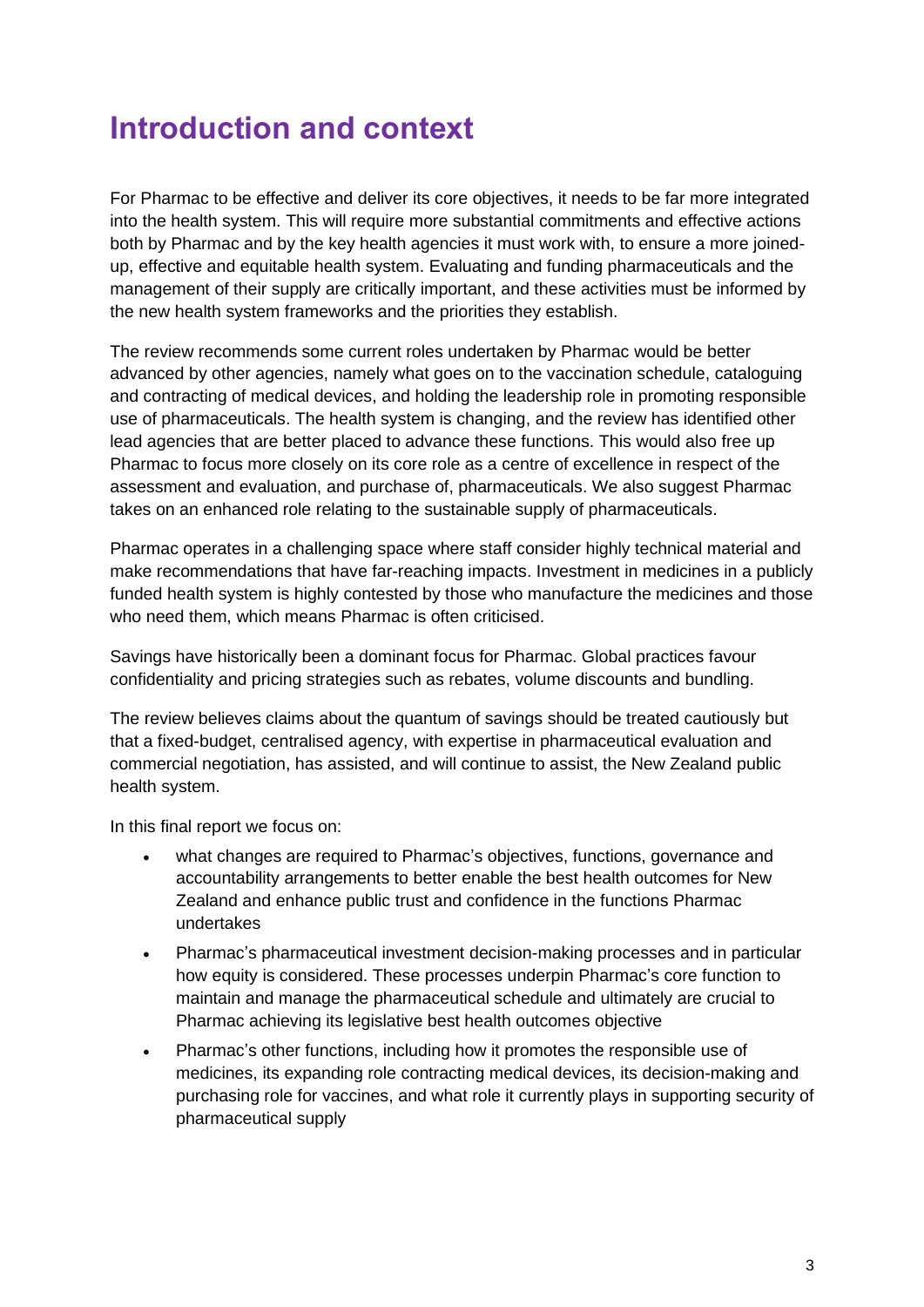- the growing area of rare disorders and how well people with rare disorders are served
- cancer treatments including how New Zealand can manage the increasing demand for and cost of new treatments.

Throughout this process the review has:

- used an equity lens to understand whether and how Pharmac can achieve equity in investing public funding to achieve improved health outcomes
- focused on the purposes and implications of the reformed health system: where within the health system responsibility best sits for particular functions currently carried out by Pharmac; and, for the functions and activities that Pharmac is best placed to lead, how to ensure they are better grounded in the broader needs of the health system
- been guided by the importance of what needs to change to enhance public trust and confidence in Pharmac.

It is clear to us that 27 years is too long to wait for a first review. As an organisation it has evolved considerably – both for the good and for the not so good. It would be unnecessary and impractical to undertake a review of this nature frequently, but we do recommend an external quality assurance of some elements of the business – in particular the decisionmaking processes and equity outcomes – be carried out regularly, for example in alignment with the health strategic plan cycle.

#### <span id="page-7-0"></span>**Our approach to this report**

For this report we carried out a thorough analysis of large data sets that looked at volumes of pharmaceuticals dispensed, considering ethnicity, geography and age, which showed us how Pharmac's investments were being spent. We made comparisons with Australia, Canada and the United Kingdom – both for the approach they take to assessing medicines for public funding and how they use expert advice and consumer and patient voices in their decisionmaking. We have also completed detailed reviews of how Pharmac makes decisions, who it involves and how it considers equity. Finally, we continued to consider the views of stakeholders, including further meetings and hui.

We have sought to understand how Pharmac, as a Crown-owned entity, is meeting government and Māori expectations around te Tiriti o Waitangi. It is clear that a significantly stronger te Tiriti o Waitangi response is needed from Pharmac.

We think the question of how mātauranga Māori is embedded across the full range of medicines activities is relevant to every part of the health system and best led by the Māori Health Authority.

In keeping with our terms of reference, the health and disability system reforms and the proposed Pae Ora legislation, we have considered how Pharmac's actions and inactions impact on three priority populations: Māori whānau, hapū and iwi; Pasifika; and disabled people. Findings on equity are woven throughout our report and are particularly important in the chapter on decision making.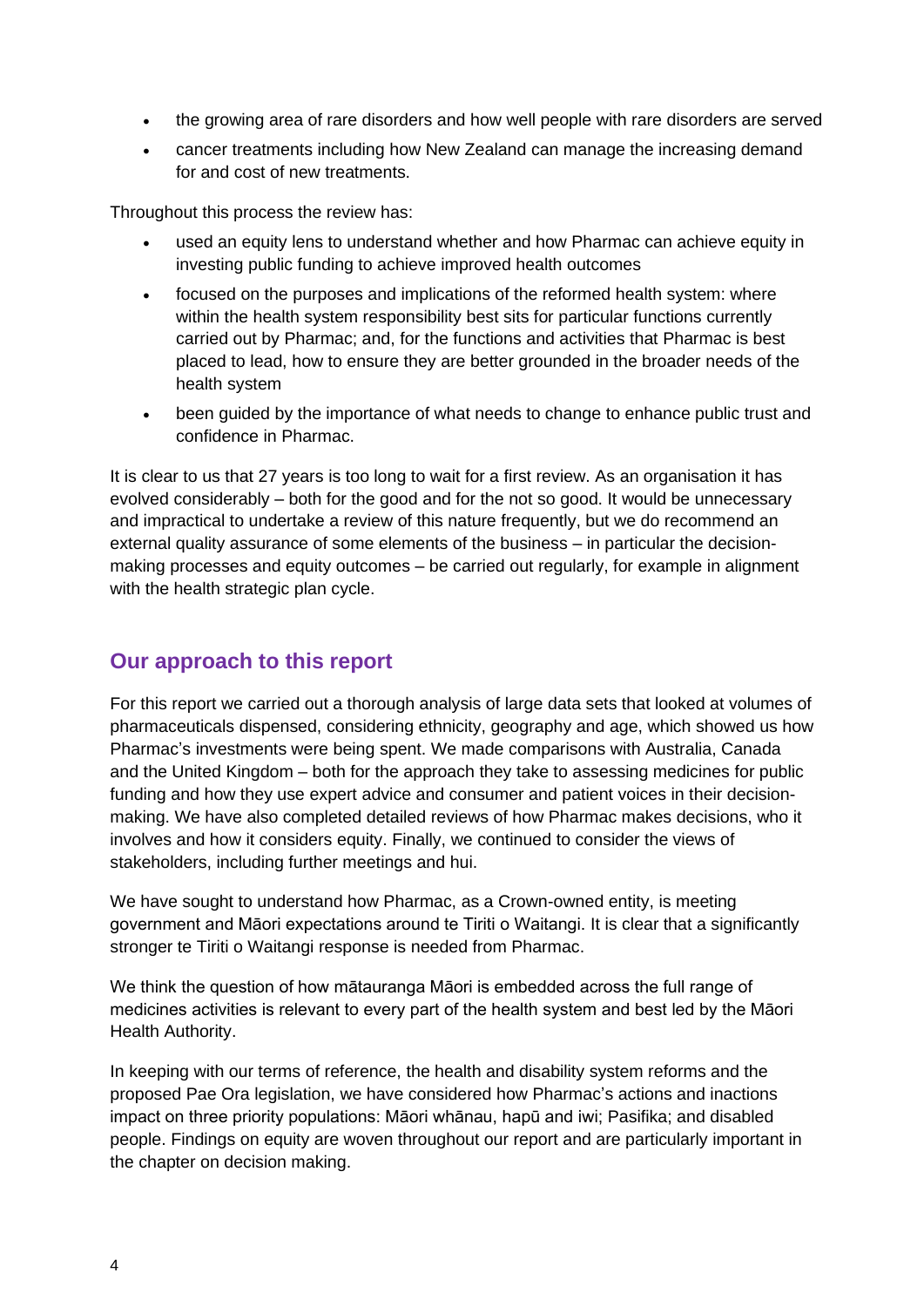### <span id="page-8-0"></span>**Pharmac's operating environment**

Pharmac was established in response to the high prices New Zealand was paying for publicly funded pharmaceuticals, demonstrably higher than Australia. A fixed-budget, single buying agency was seen as the best way to evaluate pharmaceuticals, negotiate prices and develop the capabilities needed for pharmaceutical management.

The primary reasons for a single agency approach were set out in the interim report. Those reasons are reinforced by current changes in the global pharmaceutical market, including:

- Pharmaceuticals are increasingly expensive
- International pharmaceutical regulatory standards have changed, and many pharmaceuticals are launched with less evidence of their efficacy
- Technologies have changed and this is reducing competition in some areas
- Pharmaceutical companies have separated markets and made it more difficult to understand market pricing.

The pressures on the pharmaceutical budget are pressures faced by all countries and increasingly tough decisions have to be made almost irrespective of the budget allocated. Given this environment, it is difficult to conceive of a situation where anything other than a fixed-budget, centralised specialist function would achieve better pharmaceutical assessment and cost management results. Our terms of reference required us to assume Pharmac would continue as a Crown-owned entity. We think this is sensible given the significant health reforms being undertaken. However, the review believes it would be worth reassessing Pharmac's role in the health system and whether it should continue as a stand-alone entity once the reforms are embedded, and the new agencies are fully operational.

In considering Pharmac's operating environment the review undertook analysis that examined Pharmac's investment profile including the number of new medicines that were added between 2010 and 2020 and which therapeutic groups they benefitted. The review also looked at which population groups benefitted from the new investments.

We make the following observations regarding our findings:

- Lower new listing expenditure for some populations (particularly Māori and Pasifika) is the result of poor access to medicines, barriers to accessing care, differences in quality of care, or a combination of these factors
- Some of the effect is due to Pharmac's prioritisation and funding processes. Lower per capita expenditure for priority populations is consistent with the review's analysis of Pharmac's decision-making process that shows equity considerations are not given due weight in its investment decisions
- Investment in cancer medicines, which appears to favour non-Māori/non-Pacific populations and those living in urban areas, has been made at the expense of other treatments.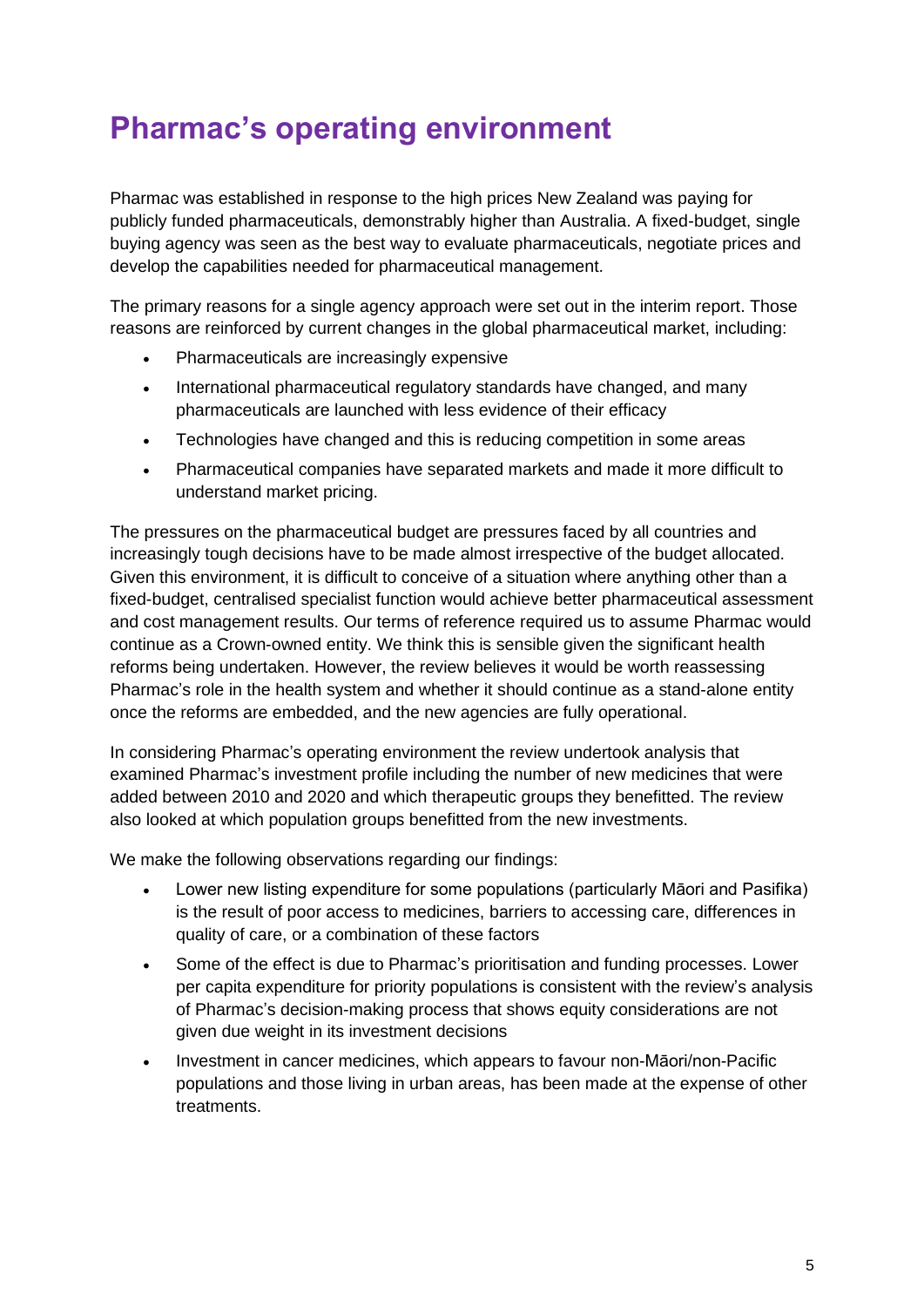In general, the review would expect to see more new expenditure favouring priority populations or being put towards reducing existing inequities. We believe Pharmac could provide more insight into changing patterns of investment in pharmaceutical use in New Zealand. Equity capability and capacity, and horizon scanning, are important to support this work.

The review agreed maintaining supply was particularly important. New Zealand is vulnerable to international changes in demand and supply of medicines. These changes can be difficult to predict.

Pharmac has done well to monitor and manage stock issues with pharmaceutical suppliers to keep frequency of stock outages to low levels. However, there have been some notable supply outages which have caused significant disruption and a disproportionate impact on at risk populations.

In the context of increasing global medicines and vaccine shortages and ongoing supply chain disruptions caused by Covid-19, the risks of supply outages impacting patients become greater. The review thinks there is a case for an enhanced role for Pharmac as an advisor to the Government on supply chain risks.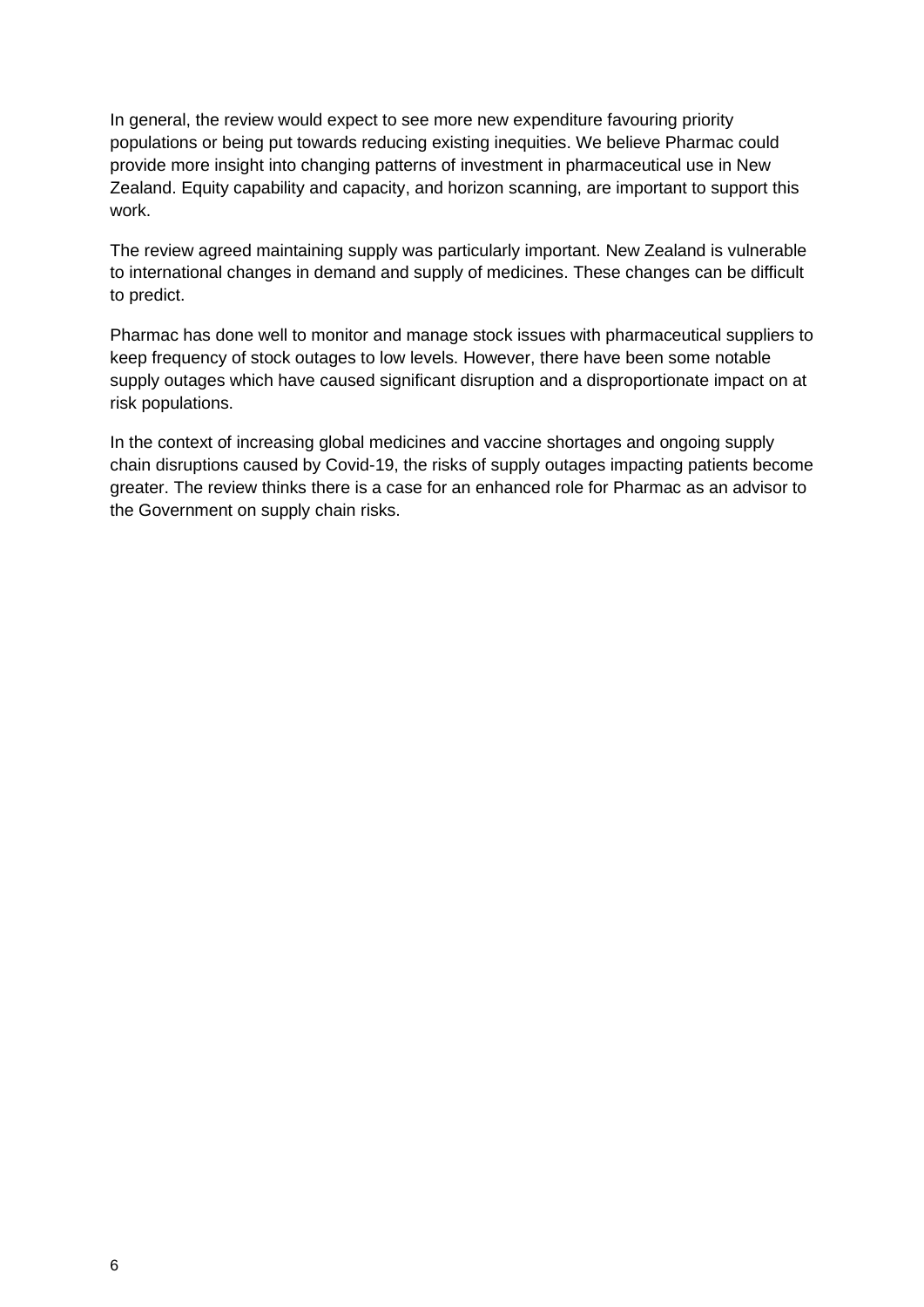### <span id="page-10-0"></span>**Governance and accountability**

There is a need to make equity requirements more explicit in Pharmac's objectives and for Pharmac to be guided by the reformed health system's principles. This would require a change to the legislation. We also consider some Pharmac functions would be better performed by other agencies, but that it should have a new function relating to supply chain oversight as discussed under Pharmac's Operating Environment.

The review looked at the effectiveness of Pharmac's governance and accountability arrangements and in particular at the board, its responsibilities and its performance in overseeing Pharmac. We identified the board's oversight needs to focus more on Pharmac's core function of assessing and funding medicines and ensuring Pharmac operates collaboratively and effectively within the new health system. We also looked at the advisory groups which support the board with its governance role. We think the Consumer Advisory Committee (CAC) could play a stronger governance role but that to do this its members should be appointed by the Minister in consultation with the board. The CAC terms of references should be subject to the Minister's approval. This would provide a strong signal that consumer input needs to be, and is seen to be, independent of Pharmac's preferences of the day. We think this is ultimately in Pharmac's best interests.

We identified the importance of a revised system-wide medicines strategy to provide a framework for Pharmac to work within. The existing strategy is widely considered to be out of date because of changes in the medicines and wider health sectors in the past 15 years. We think work on a revised strategy should be progressed quickly and in consultation with stakeholders.

We identified the need for better system level horizon scanning to look for emerging trends domestically and overseas that might warrant funding. While the responsibility for this will primarily reside with various combinations of the Ministry of Health (the Ministry), Health NZ and the Māori Health Authority, Pharmac must be actively involved. We also noted a need to share more information across the health system and for a fairer representation of Māori, Pasifika and disabled people within Pharmac's own ranks and committees.

Pharmac also needs to change how it considers and manages confidentiality. Treasury alongside Health NZ and the Māori Health Authority will need to have sight of how public money is being invested and the outcomes Pharmac is achieving. The review believes that this can be achieved without compromising the confidentiality measures required by the pharmaceutical companies.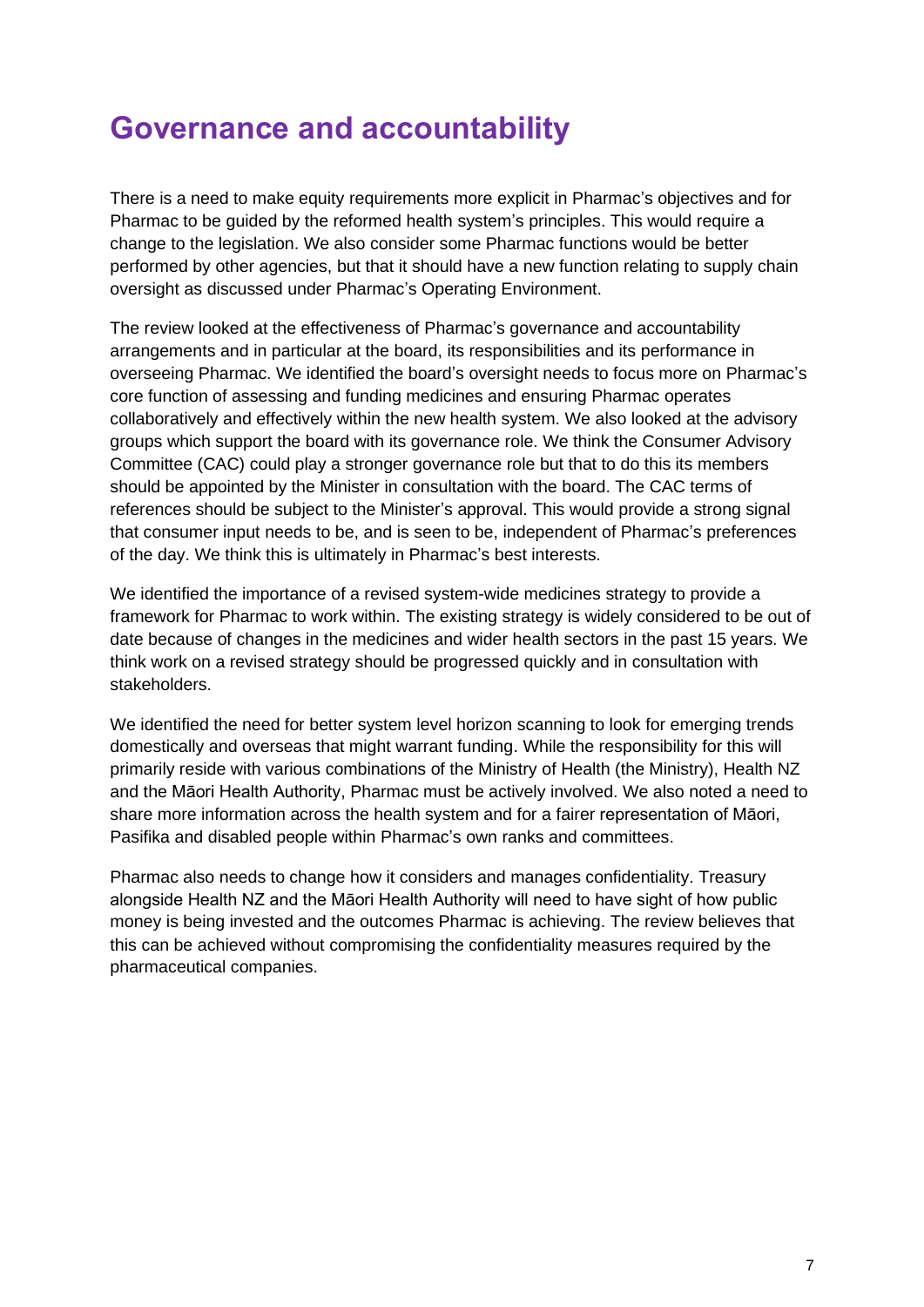<span id="page-11-0"></span>The review recommends the Minister:

- change the Pae Ora (Healthy Futures) Bill so that Pharmac's best health outcomes objective includes securing equitable health outcomes for Māori and other populations
- make explicit the expectation that in seeking the best health and equity outcomes, Pharmac must work collaboratively with the Ministry, Health NZ, and the Māori Health Authority
- ensure all health system guiding principles in the Bill apply to Pharmac
- amend Pharmac's functions to:
	- transfer responsible use of medicines to Health NZ and Māori Health Authority
	- enhance its role as an advisory agency in security of supply for pharmaceuticals
- agree the membership of the Consumer Advisory Committee should be appointed by the Minister
- direct the Ministry to develop an updated medicines strategy in consultation with stakeholders (including Māori, Pasifika, disabled people) on its contents over the next 12 months
- require Pharmac to ensure its contractual obligations do not preclude the sharing of commercially sensitive information with the key monitoring agencies such as Health NZ / Māori Health Authority, the Treasury
- require Pharmac to improve the transparency and accessibility of its systems, processes, resources, and communications to allow disabled people to participate and contribute on an equal basis
- direct Pharmac, and other agencies in the health sector to review how the different operating approaches used in the Covid-19 response could be applied to businessas-usual, including working collaboratively and speedily, sharing data, and using streamlined processes.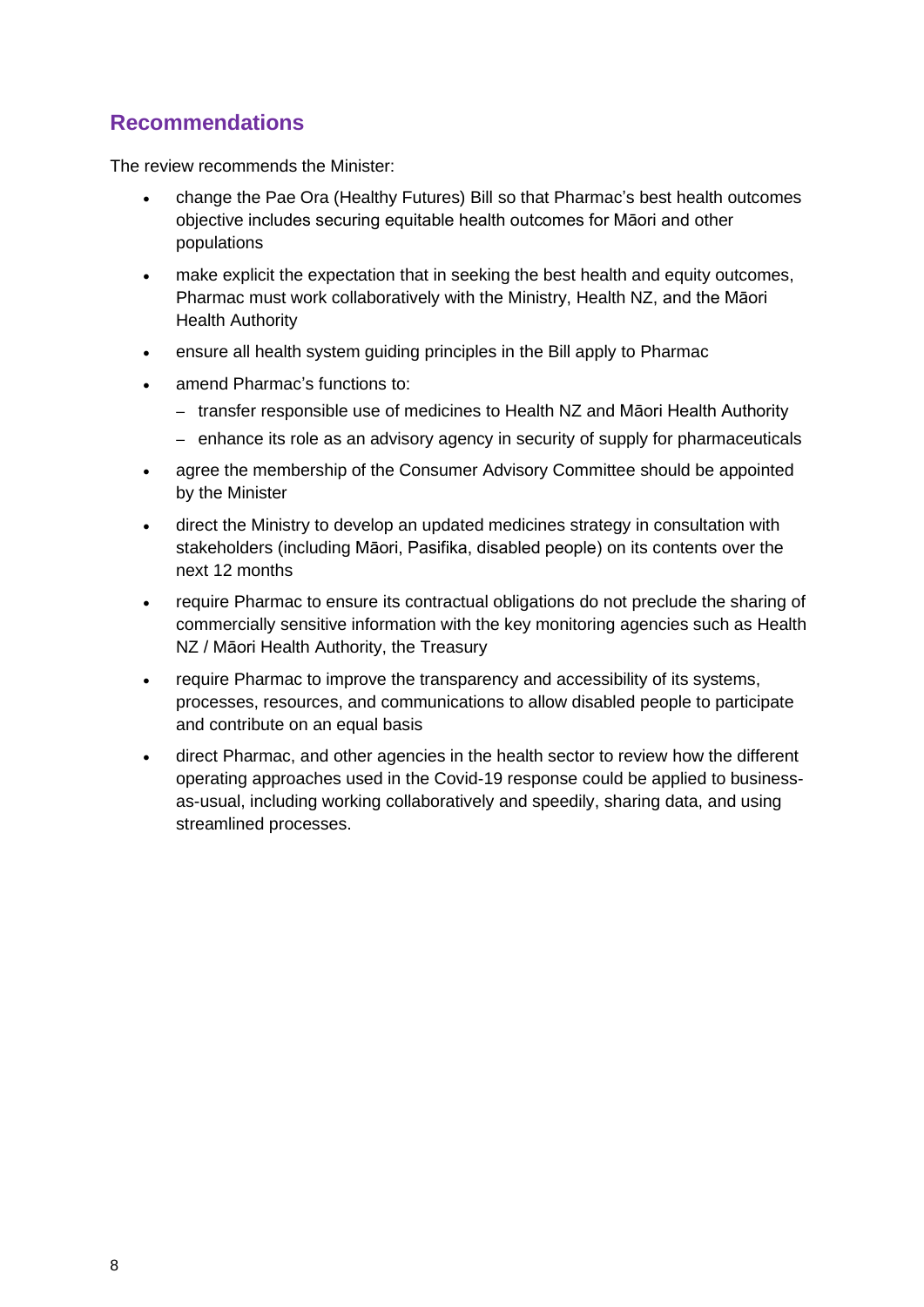### <span id="page-12-0"></span>**Pharmac's decision-making**

We found Pharmac's decision-making processes did not always follow its own internal guidance. Further, it could be more transparent and explicit, and could address equity considerations much more rigorously and directly.

We looked at Pharmac's decision-making in three ways:

- How it applied analytical decision-making tools and followed its own defined medicine assessment process. We used six case studies Pharmac had assessed to evaluate whether the assessment matched Pharmac's internal guidance. The variety of case studies were deliberately chosen to provide insights into how the process of assessing applications and determining funding priorities worked in practice across different therapeutic areas.
- How it made funding decisions, including who reviews the analysis, what voices were heard in decision-making, and how decisions were communicated to the public.
- The extent to which inputs into decision-making such as reports on Pharmac's factors for consideration framework, the technology assessment reports, the prioritisation dossiers and the one decision-making paper – were appropriate, particularly in light of equity considerations.

Overall, we found a fragmented documentation process which did not consistently follow internal guidance and was lacking strong governance oversight. For example, Pharmac's internal guidance recommends separate cost-utility analysis for different population groups if an inequity is likely to cause significant differences. However, while Pharmac recognises Māori, Pasifika and priority groups are disproportionately affected by diabetes and lung cancer, it did not recognise this fact in the analyses we reviewed. We also noted a dependence on the use of trial population information provided by the pharmaceutical companies rather than considering the characteristics of the New Zealand population. This would also impact on Pharmac delivering equitable outcomes.

The mechanisms designed to take equity into account did not do so and it was difficult to ascertain exactly when a decision had been made. Overall, we observed through the case studies the focus on utilitarianism suggested Pharmac's decision-making errors and omissions could be increasing inequities.

We looked at the factors for consideration in more detail and found they were too wideranging with no formal means of evaluating how they had been applied. It was also difficult to assess whether they were being applied consistently across applications and over time. Through our analysis we found that even if the factors for consideration had been applied, they did not make a material difference to the outcome when the application was being ranked on the options for investment list.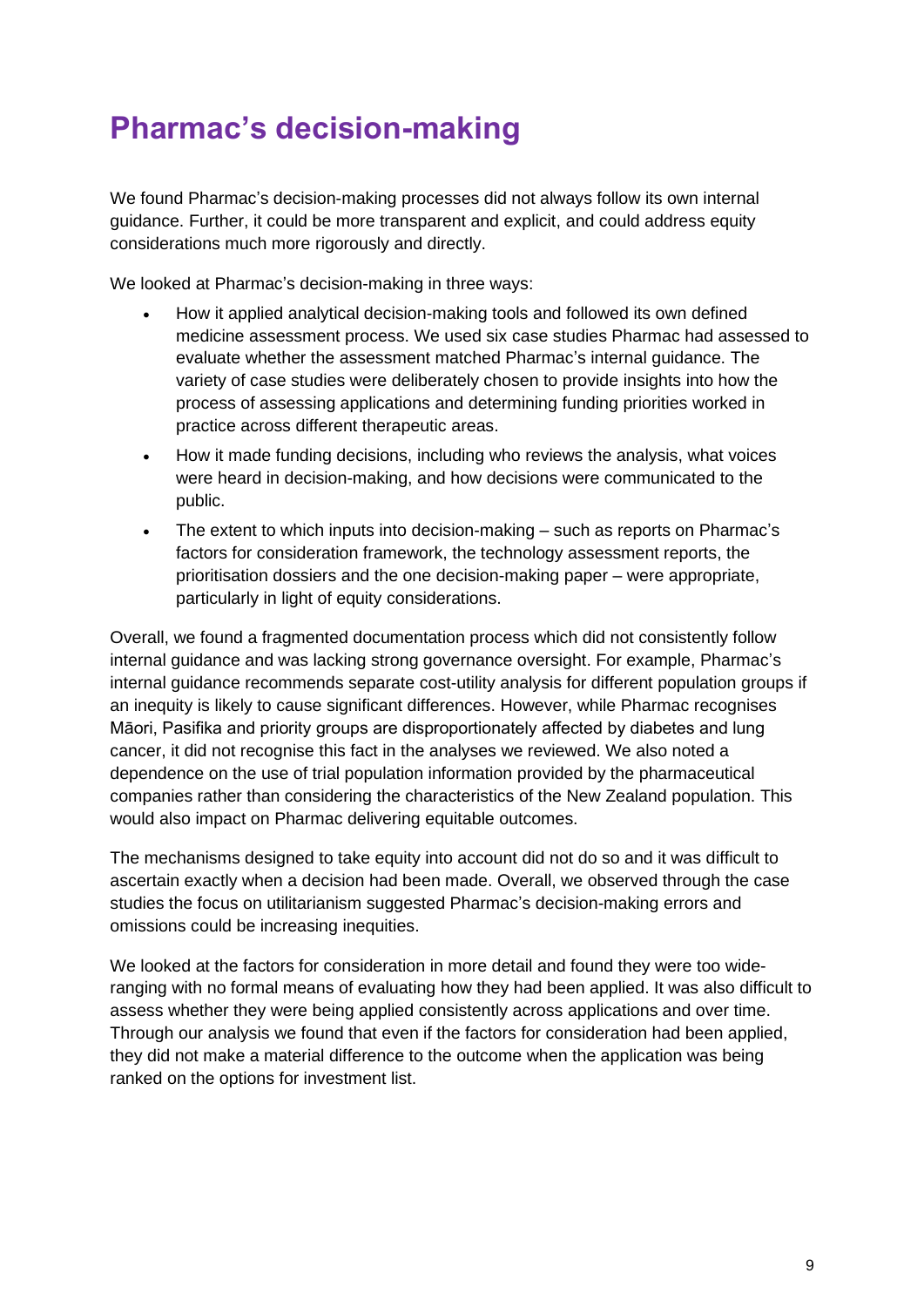Overall, when considering applications Pharmac needs to put in place an integrated analytical framework to address the issues that the review identifies. There also needs to be greater clarity on what constitutes 'a decision' and we would like to see a robust assurance process that supports the board in its governance role.

We also see the need for greater diversity of voices in the decision-making process including from its Consumer Advisory Committee, its Pharmacology and Therapeutic Advice Committee, the Māori Advisory Rōpū, the various specialist committees and patient/carer representatives.

There is room to improve communication, both with the public – the various stages of the assessment process are unclear to the members of the public who rely on Pharmac's website for information – and with applicants. We remain concerned about Pharmac's ability to express in clear terms the basis for its decisions and suggest it adopt a proactive release approach to its decisions, rather than waiting for Official Information Act requests. We also suggest this release take the form of a templated one-page statement setting out the reasons for a decision, including, where applicable, a medicine's ranking on the options for investment list.

#### <span id="page-13-0"></span>**Recommendations**

The review recommends the Minister directs Pharmac to:

- develop an integrated analytical framework for the assessment of pharmaceuticals that incorporates:
	- enhanced cost-benefit analysis with strengthened distributional elements
	- strengthened equity analysis in all its decision-making processes
	- reviewing and revising the factors for consideration to ensure a proper analytical framework for their application, which can be demonstrated to make a material impact on the outcomes of funding decisions and advance the agency's equity goals
	- more formal structure to consider the prioritisation of the options for investment list currently performed by Pharmac staff, with greater input from its advisory committees
	- more generally, role clarity at each step of the decision-making process, including what information should be taken into account when preparing material to support decisions.
- have stronger oversight by the board of the pharmaceutical investment decisionmaking, with a focus on what is not funded alongside what is funded. This should include:
	- ongoing quality assurance oversight of the investment decision-making process
	- regular evaluations of the impact of investment decisions and assurance that the Pharmaceutical Schedule more generally is advancing Pharmac's objectives, including those of achieving equitable health outcomes.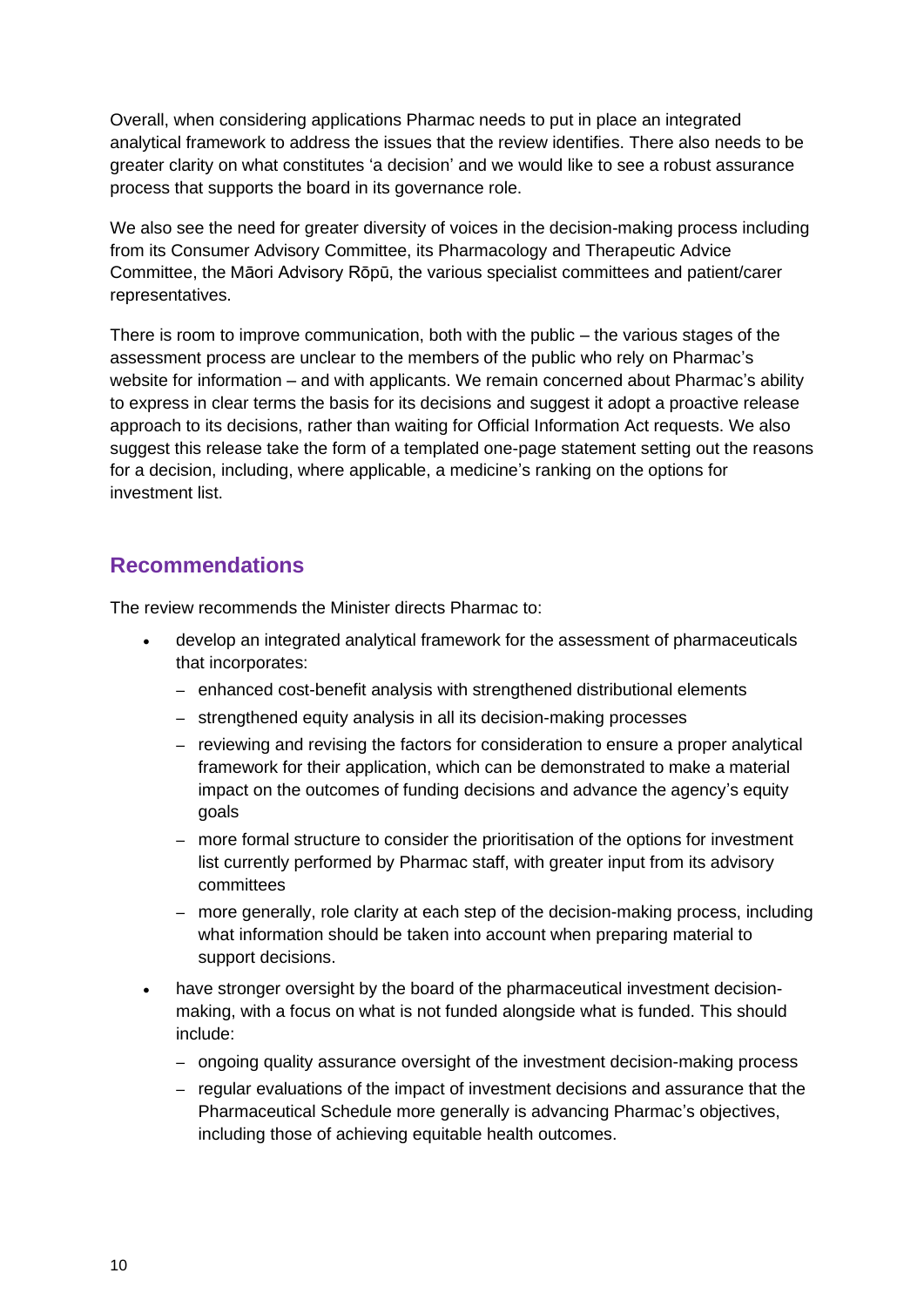### <span id="page-14-0"></span>**Cancer medicines**

Cancer is New Zealand's leading cause of death, and as the population ages the number of people diagnosed with cancer is forecast to increase. Māori, Pasifika, people with mental illness and disabled people all experience disproportionately worse cancer-related outcomes. For Māori, cancer is the cause of more than a quarter of all deaths. A recent study shows Māori continue to have poorer survival rates than non-Māori for nearly all the most common cancers. This is due to inequities in the social determinants of health, differential access to cancer services, and inequities in cancer treatment. Simply put, Māori are twice as likely to die from cancer as non-Māori.

Scientific advances in cancer medicines mean more people may be able to be treated. But these new medicines are expensive and some may not necessarily be more effective in treating and curing cancer. Trends include the increasing number of medicines under development, weaker evidence of the benefits being required by regulatory bodies (in particular in the Unites States).

A pharmaceutical company's core purpose is to develop, promote and profitably sell its pharmaceutical products. By contrast, Pharmac's core purpose is to make an assessment across various and often competing products as to which pharmaceuticals should be bought, and at what price, to best meet the public health needs of New Zealanders while keeping within its fixed budget. Inevitably these two purposes lead to tension – a by-product of making trade-offs about which medicines to fund within a limited budget.

There is no doubt New Zealand lags other countries in the provision of cancer medicines. Recent research shows the gap is widening, particularly between Australia and New Zealand. Pharmac is under increasing pressure from pharmaceutical companies, patients, advocacy groups, and the media to fund these 'missing medicines'. However, these discussions on access rarely consider health benefits, risks, affordability, and the likely impact on population health outcomes.

Cancer pharmaceuticals are assessed by Pharmac using the same process as non-cancer pharmaceuticals. The only exception is that Pharmac will start to assess an application for a cancer pharmaceutical before the MedSafe approval has been granted. The review looked at whether the assessment process was appropriate and if, as suggested by stakeholders, there should be a separate ring-fenced fund for cancer pharmaceuticals. The review concluded cancer pharmaceuticals should be considered like other pharmaceuticals. The emphasis needs to be on severity of disease, clinical alternatives and cost for benefit and that ring-fenced funding for cancer could lead to prioritising over other conditions.

Cancer treatments account for a large proportion of Pharmac's new investment spend but the number of pharmaceuticals available is only one part of treating cancer. There is a government priority to improve care through the Faster Cancer Treatment pathways. Pharmac has a role to play and needs to work closely with Te Aho o Te Kahu and Health NZ to ensure New Zealanders are getting the best cancer care across cancer services generally, not just pharmaceuticals.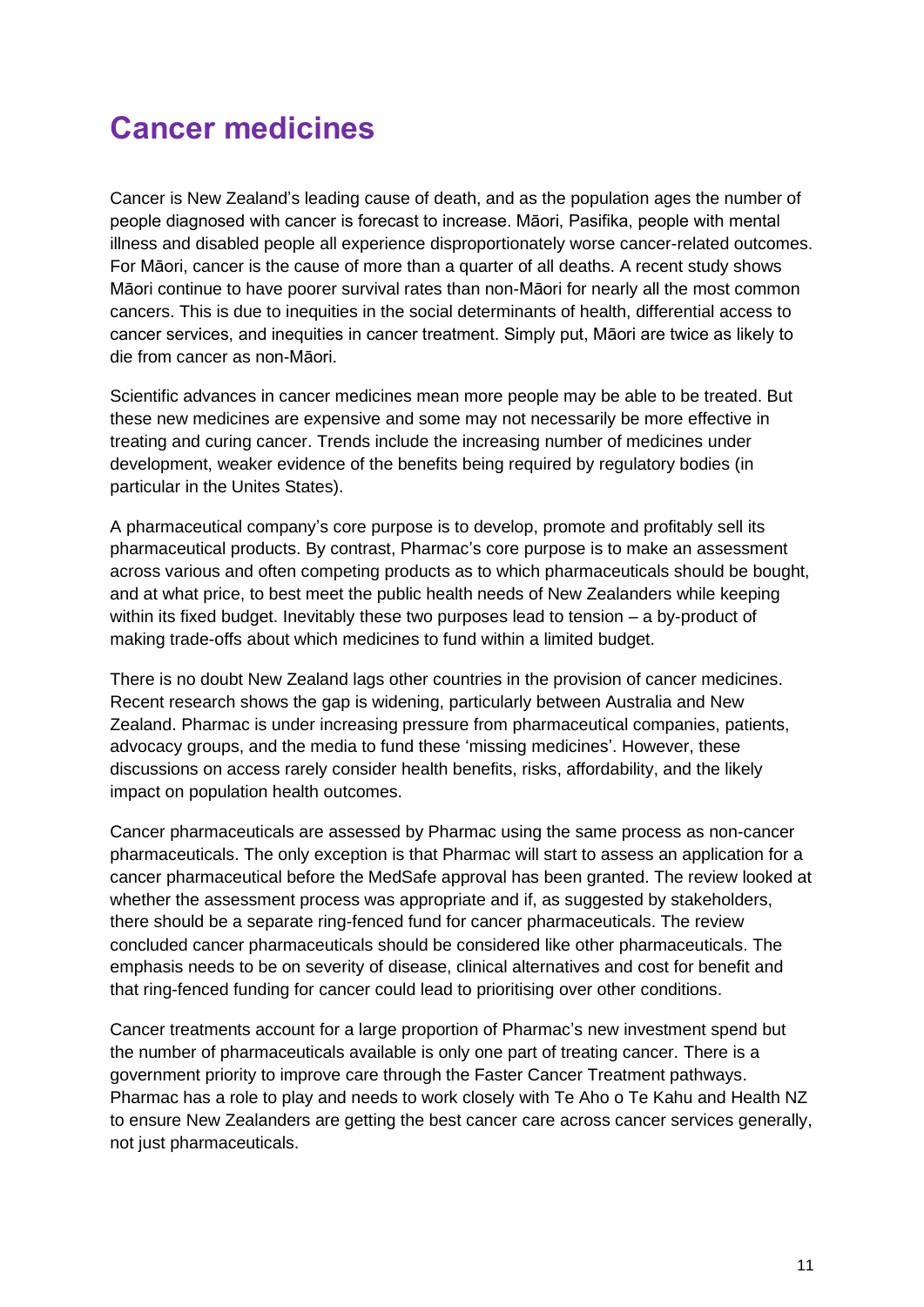<span id="page-15-0"></span>Pharmac is faced with a hard question of how it manages cancer alongside other conditions it must fund. Cancer medicines are only one type of cancer treatment, and care needs to be taken not to over-invest in pharmaceuticals to the detriment of other cancer services.

The review recommends the Minister:

- agree cancer pharmaceuticals should be considered like other pharmaceuticals. The emphasis needs to be on severity of disease, clinical alternatives and cost for benefit
- note the review considered ring-fenced funding for cancer would lead to prioritising over other conditions
- direct Pharmac and Te Aho o Te Kahu to develop a partnership to enable closer integration with the cancer health sector, with a focus on ensuring equitable access to funded cancer medicines.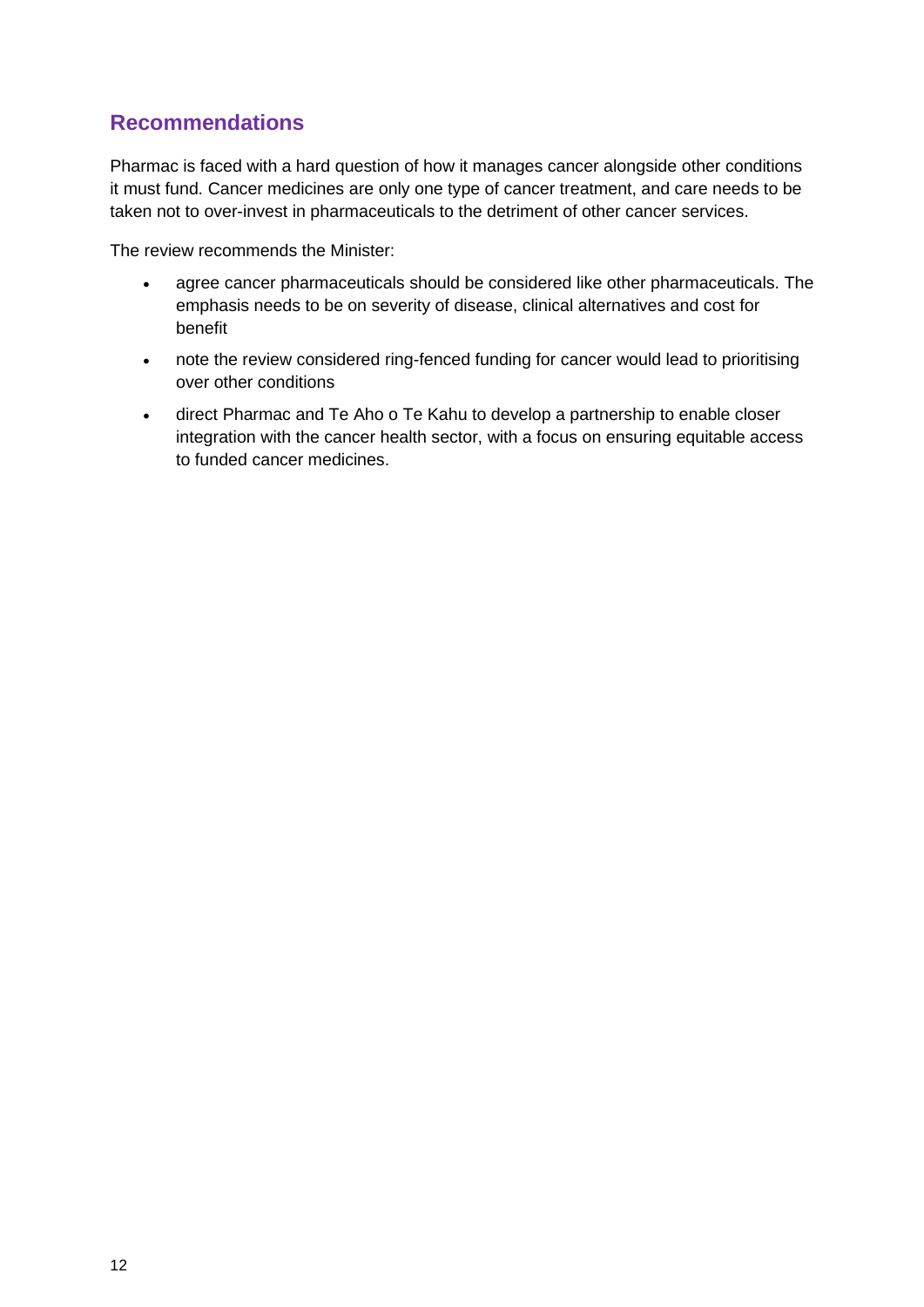### <span id="page-16-0"></span>**Rare disorders**

Rare disorders, contrary to their name, are not uncommon, although each disorder itself affects only a small number of people. They are often genetic, meaning they run in families, and people have them from conception. About half of those with a rare disorder are children, and the conditions are usually life-long and debilitating, often resulting in death at a young age. Only a small proportion of rare disorders have a proven effective treatment. For those that do have treatments options, they are typically costly and often do not meet the evidence threshold of common disorder treatments. People with a rare disorder face a disproportionate variety of challenges in dealing with the health system, starting, in many cases, with misdiagnoses and extensive – and sometimes inappropriate – interventions by numerous specialists before arriving at a diagnosis.

The effects on individuals' material and social quality of life (and that of their whānau and carers) are considerable, as a survey of 300 individuals by advocacy group Rare Disorders New Zealand in 2019 documented. It found 75 percent of people had some or a lot of difficulty seeing, hearing or moving; 80 percent suffered a loss in income and 30 percent were unemployed, because of their disorder; 35 percent often felt unhappy and depressed; 31 percent felt unable to overcome their problems; 60 percent felt communication between service providers was poor; 40 percent could not afford the recommended treatment; and 49 percent spent more than two hours a day on disease-related tasks.

Rare disorders also pose a particular equity challenge. In addition to the barriers faced by people diagnosed with rare disorders, including accessing healthcare and medicines, many people find even getting a diagnosis incredibly difficult. Internationally, we know inequitable access to healthcare disproportionately impacts the opportunities for Indigenous populations, people in rural and remote areas, ethnic minorities and those who are economically disadvantaged, to be diagnosed with a rare disorder.

We looked at what other countries do and examined how Pharmac approached assessment and funding rare disorder medicines. We note the absence of a high-level strategy or formal definition for rare disorders, which has wider impacts than just on Pharmac, and we also note the need to make improvements to the way the Pharmac Rare Disorders Advisory Committee works, for example by including other experts and patient voices. We also considered the findings of the Pharmac commissioned evaluation of the rare disorders pilot and that the outstanding recommendations including the need for better horizon scanning of medicines for rare disorders should be implemented. As with the decision-making section we note the need to involve patients in decision-making and to make the process more transparent.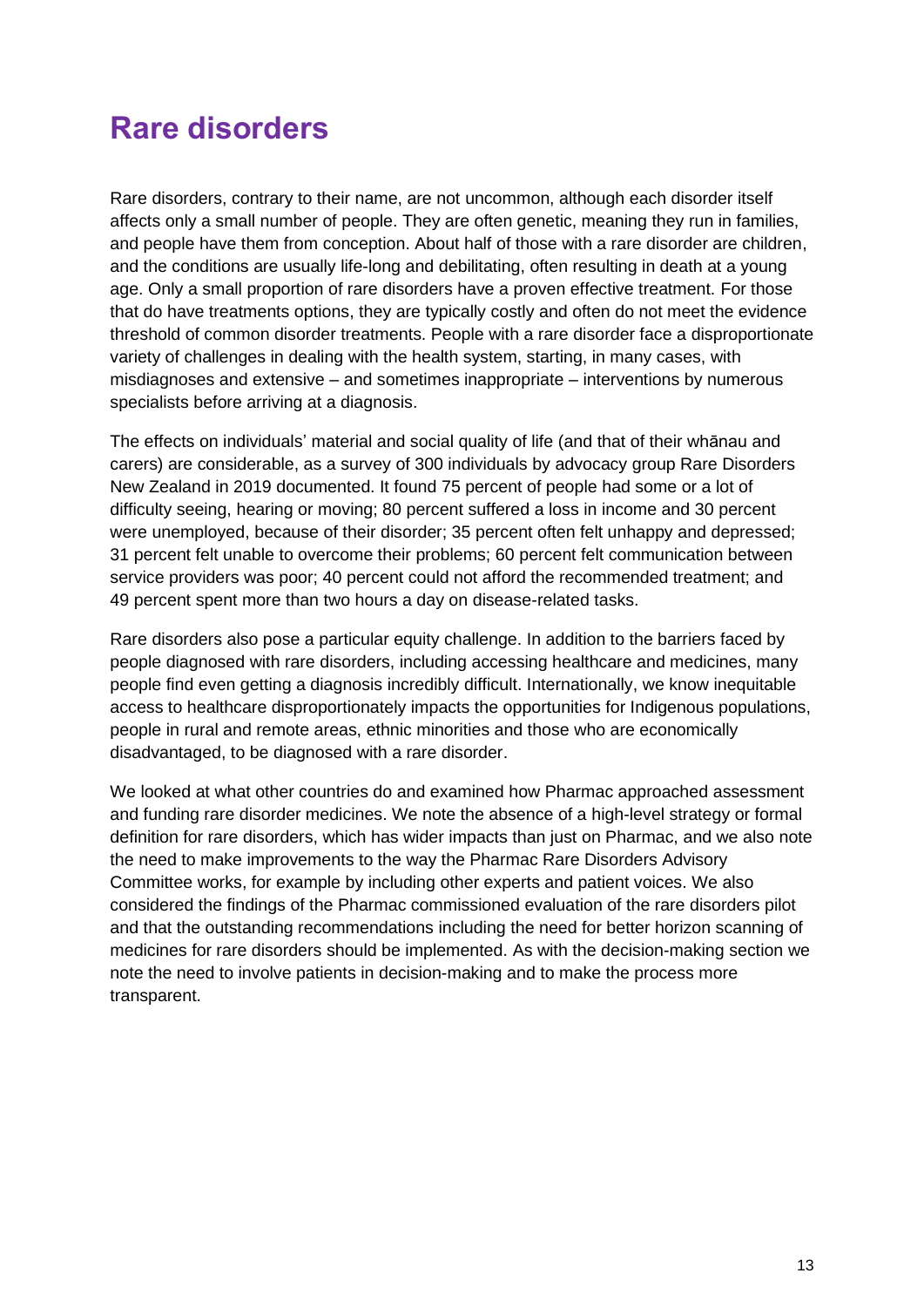<span id="page-17-0"></span>The issue of medicines for rare disorders will become more fraught as the number of new, high-cost medicines to treat these diseases rises. Like other countries, New Zealand cannot fund all medicines and our ability to negotiate lower costs for these newer medicines may be hampered, because of our smaller size. However, if we do want to fund more of these medicines, consideration needs to be given to where in the general appropriation for health this money will come from. There is no easy way forward and so the suggestions we make are a pragmatic extension of what Pharmac currently does.

The review recommends the Minister directs the Ministry to:

- lead the development of a rare disorders strategy to coordinate efforts to address and improve the lives of people with rare disorders. This strategy will need to:
	- agree an official New Zealand definition of rare disorder
	- be a system view and based on a commitment to ensuring more equitable access to appropriate healthcare services from diagnosis through to treatment and other supports
	- consider the challenge of funding medicines for rare disorders, taking into account the increasing scale of the problem and the impact that this will have on health services more generally.

The review recommends the Minister directs Pharmac to:

- fully adopt the recommendations of a Pharmac-commissioned pilot evaluation:
	- Pharmac's rare disorders advisory committee needs to meet frequently enough to undertake and/or consider horizon scanning
	- Pharmac needs to demonstrate it is acting on the recommendation to have in place more regular calls to suppliers seeking applications
- support the chair of the rare disorders advisory committee to ensure the right expertise is invited to provide advice on applications where there is currently no member of the committee covering that specialism. This may mean involving experts from other countries
- involve the lived experience of patients with rare disorders in the decision-making process
- extend the role of the Rare Disorders Advisory Committee to monitor and review pharmaceuticals once funded, to gauge their efficacy. This could be achieved through the development of a register for funded medicines
- become more transparent about the decision on applications for rare disorders, including under exceptional circumstances
- formalise the discretion currently applied within the exceptional circumstances process to minimise barriers to access for rare disorders, including greater clinical oversight.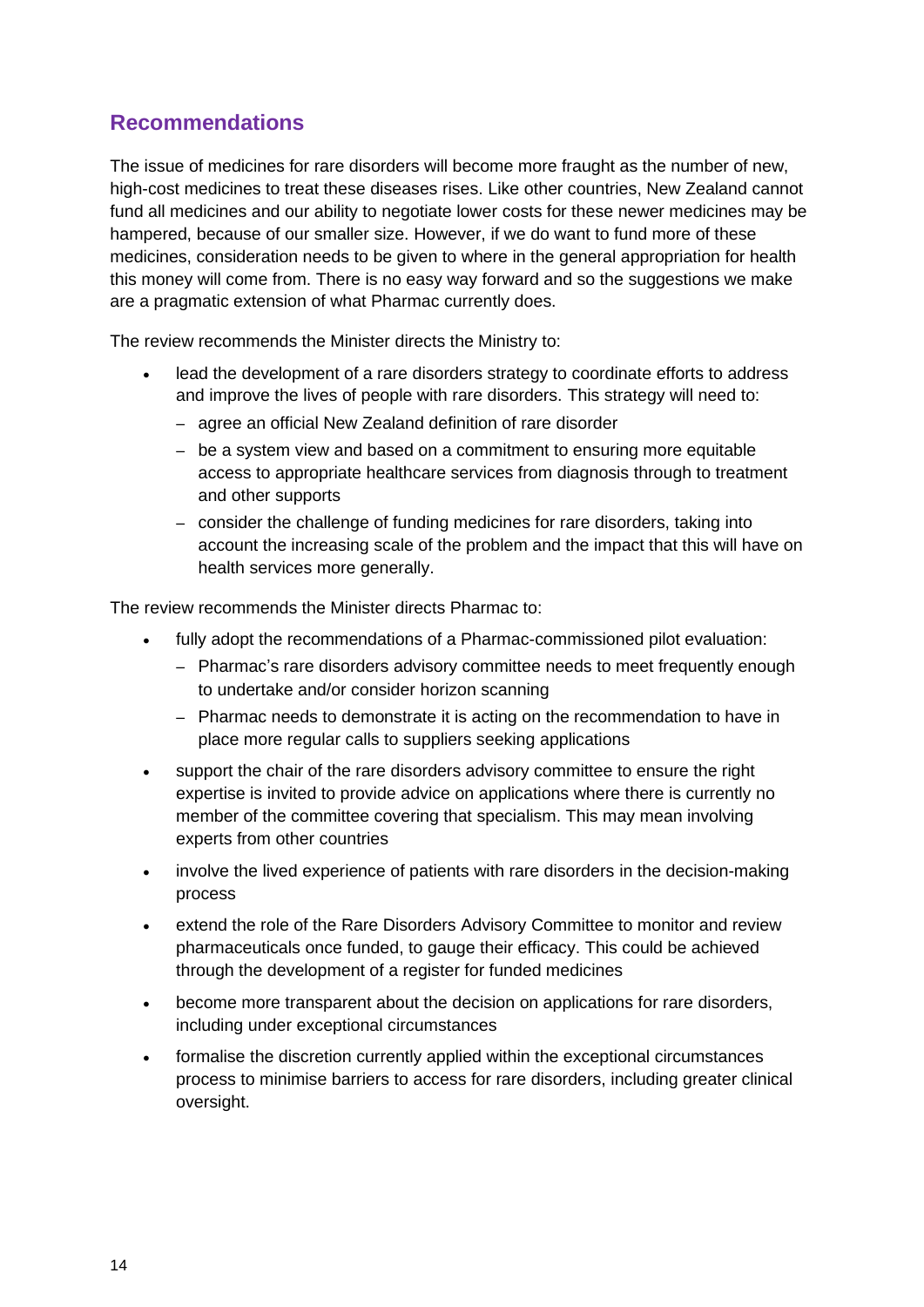### <span id="page-18-0"></span>**Vaccines**

Pharmac manages the assessment and purchase of vaccines, a role it took over from the Ministry. Pharmac tenders for supply of vaccines on a three-yearly cycle. New vaccines are assessed by Pharmac and compete with pharmaceuticals for funding. We looked at whether Pharmac's approach to procuring vaccines fits with New Zealand's public health priorities. In our view, it does not.

We identified these concerns with vaccine arrangements:

- There is a tension between Pharmac and the Ministry over which agency should set national policy on which vaccines to buy and what their eligibility criteria should be. In the countries we looked at, this function sits, with a central public health agency or Minister, advised by experts. Given vaccines' role in ensuring and protecting public health, there is a strong argument for this function moving to the Ministry (and eventually to the new Interim Public Health Agency, which will develop policy and strategy within the Ministry).
- A memorandum of understanding between the Ministry, the District Health Boards and Pharmac is inadequate and limits the Ministry's ability to influence Pharmac's decisions. It requires the Ministry and Pharmac meet regularly to review, and where necessary update, the document, but no substantive review has ever happened. Neither agency, to our knowledge, has ever used the escalation process for any disagreements or disputes, despite Ministry concerns over some Pharmac decisions.
- The success of the memorandum of understanding depends on a good relationship between the two agencies, but the relationship is fragile, although improving.
- The Ministry is not represented on Pharmac's Immunisation Advisory Committee, having only an observer present.
- Pharmac applies the same decision-making approach to funding vaccines as it does to pharmaceuticals, despite fundamental differences between the two.
- Pharmac appears to give little weight to equity considerations in its decision-making.
- A number of supply chain coordination issues have been raised around vaccine forecasting, supply and demand. These issues were health-system-wide and subject to two substantive recent independent reviews that made recommendations around improving supply chain management and visibility of stocks.
- Accountability for the supply chain is too complex, and no one organisation is responsible for it from start to finish. Roles and responsibilities are not clear.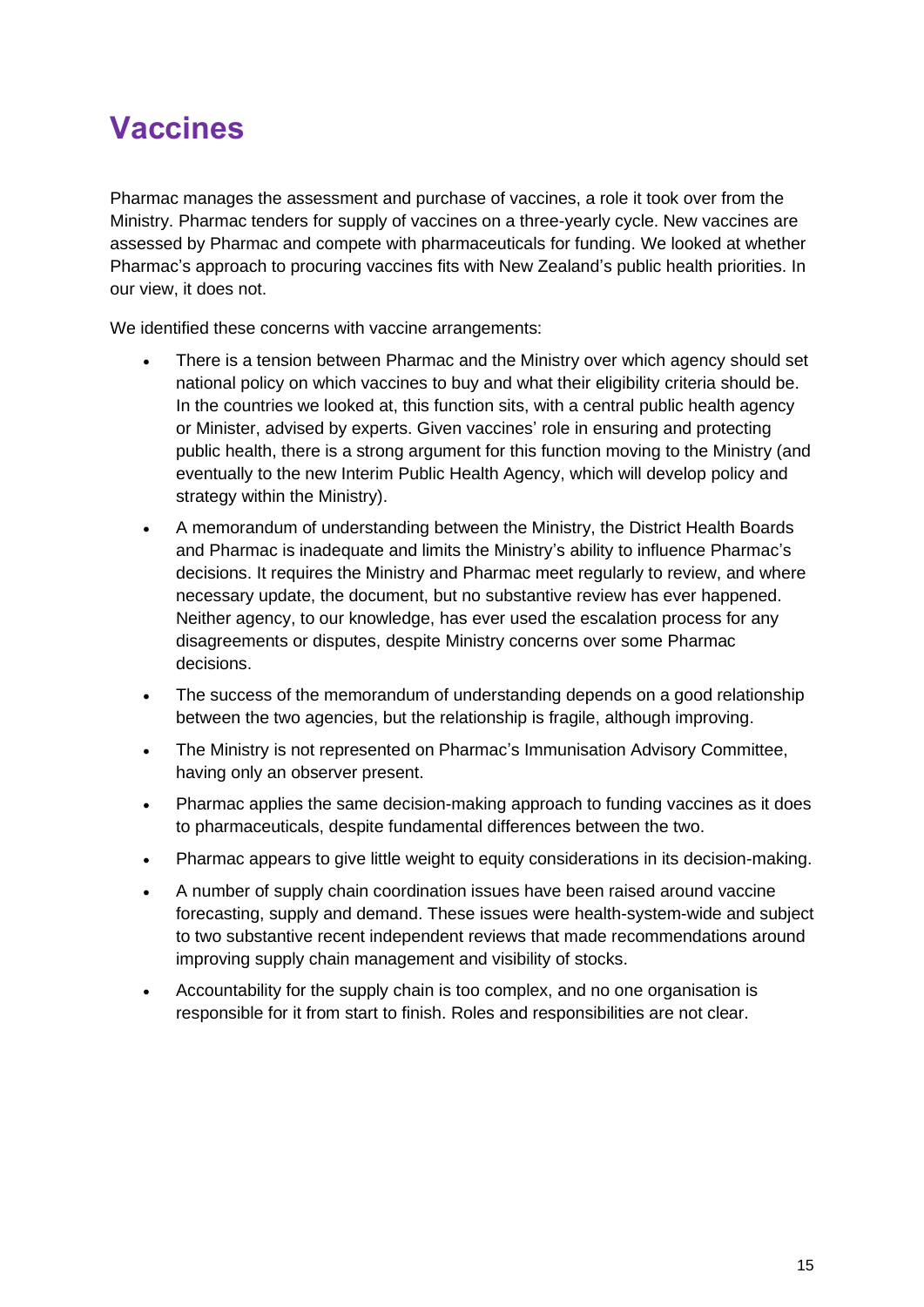<span id="page-19-0"></span>The review recommends the Minister:

- transition the prioritisation of vaccines and their eligibility criteria to the newly established Interim Public Health Agency
- direct the Interim Public Health Agency to consider equity as part of the processes it adopts
- direct Pharmac to continue to negotiate the price, supply and terms of conditions of supply but not decide which vaccines are listed on the schedule or the eligibility criteria
- transition these new arrangements over a sufficient time period to enable the Interim Public Health Agency to establish the requisite capability
- direct the Ministry, the Interim Public Health Agency, Health NZ and Pharmac to revise the memorandum of understanding to reflect clear roles and functions, including the primacy of the Interim Public Health Agency in ensuring the vaccine schedule is up-to-date and relevant to the health needs of New Zealanders
- allocate responsibility for overseeing the entire vaccine supply chain to Health NZ
- direct Health NZ to undertake detailed policy work to design the system needed to ensure comprehensive, real-time monitoring of vaccines along the supply chain.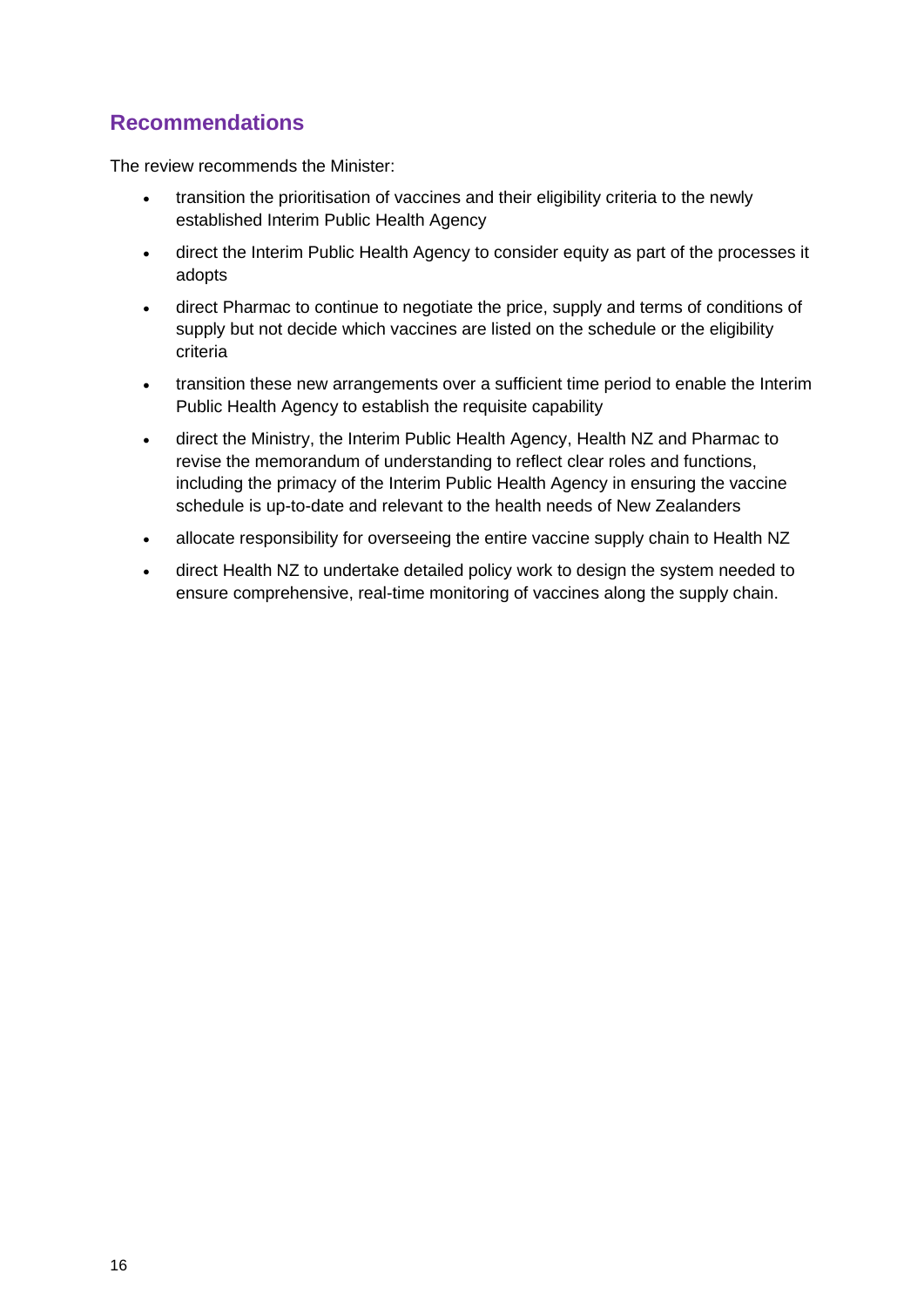### <span id="page-20-0"></span>**Medical devices**

Pharmac was given responsibility for managing hospital medical devices in 2012. The rationale, as with vaccines, included that it would be able to negotiate more competitive prices, just as it does for pharmaceuticals. However, the savings have been slower to come and harder to make than Pharmac envisaged. In the past decade, it has put considerable effort into compiling a catalogue of all medical devices used in hospitals and other healthcare settings (for example, district health board supplied equipment for patients to use at home) and negotiating contracts with suppliers for the delivery of these items. These are important tasks, but the scale of work that was needed has meant Pharmac has had to focus more on managing the current approaches than being able to innovate to make savings.

Medical devices span a wide range of equipment – everything from swabs, bandages and surgical gowns through to stents, orthopaedic joint kits and respirators. They are critical to successful healthcare, and there are systems to purchase and warehouse them and distribute them to sites across the health system including outpatient clinics, wards and theatres. A major category of equipment is devices for disability and rehabilitation and the Government intends to provide money for disability support services that will include funding for rehabilitation equipment.

Pharmac has unquestionably done good work in starting a catalogue of medical devices but buying from the catalogue is not compulsory, and hospitals and health services can – and often do – order off their own catalogues. As a result, suppliers are also reluctant to cede control by signing contracts with Pharmac.

Like pharmaceuticals, new medical devices will need to go through assessment to see if they should be publicly funded. Pharmac has not yet completed its work to establish the process for undertaking health technology assessments of medical devices, especially those devices which are both high-cost and high-risk. We think it would be useful for Pharmac to complete this work as part of the wind-down and transition of contracting and cataloguing activities to Health NZ. Whether this health technology assessment work is developed as part of Pharmac's service offering to Health NZ – or whether Health NZ wishes to go in a different direction – is a matter for Health NZ to decide.

The review considers under the reformed health system Pharmac is no longer the most appropriate agency to lead the management of hospital medical devices. It should move to Health NZ, which is responsible for establishing a national approach to managing the supply of medical devices. Pharmac might, however, have a continuing supporting role in this area by conducting health technology assessments of hospital medical devices as required by Health NZ.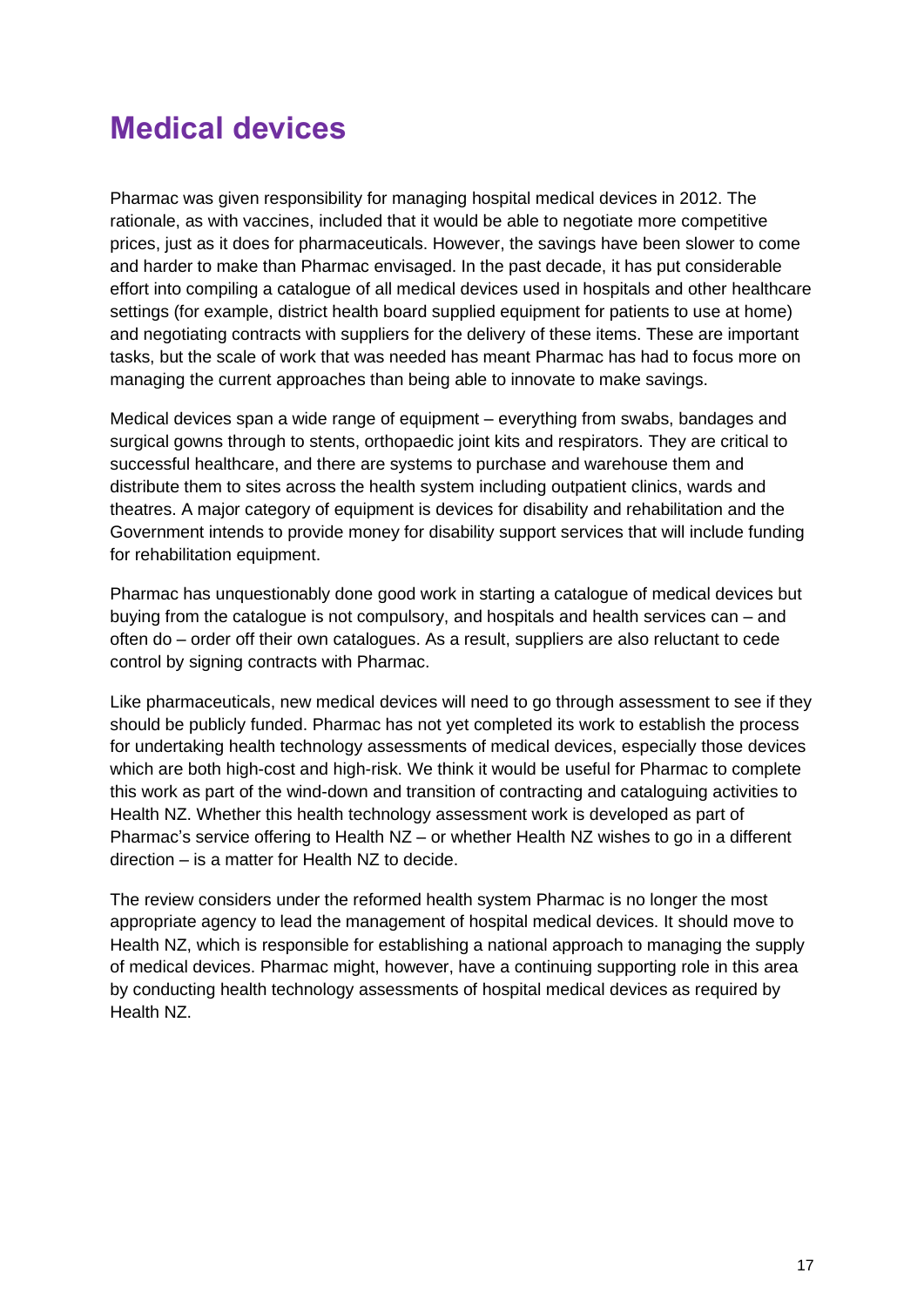<span id="page-21-0"></span>The review recommends the Minister:

- transfer cataloguing and contracting medical devices from Pharmac to Health NZ, which is better placed to manage procurement and supply chain for medical devices
- direct that this transition happens at the speed Health NZ determines
- direct Pharmac to work with Health NZ to complete the design of the health technology assessment process
- direct Pharmac and Health NZ to report to the Minister on any ongoing role for Pharmac with medical devices.